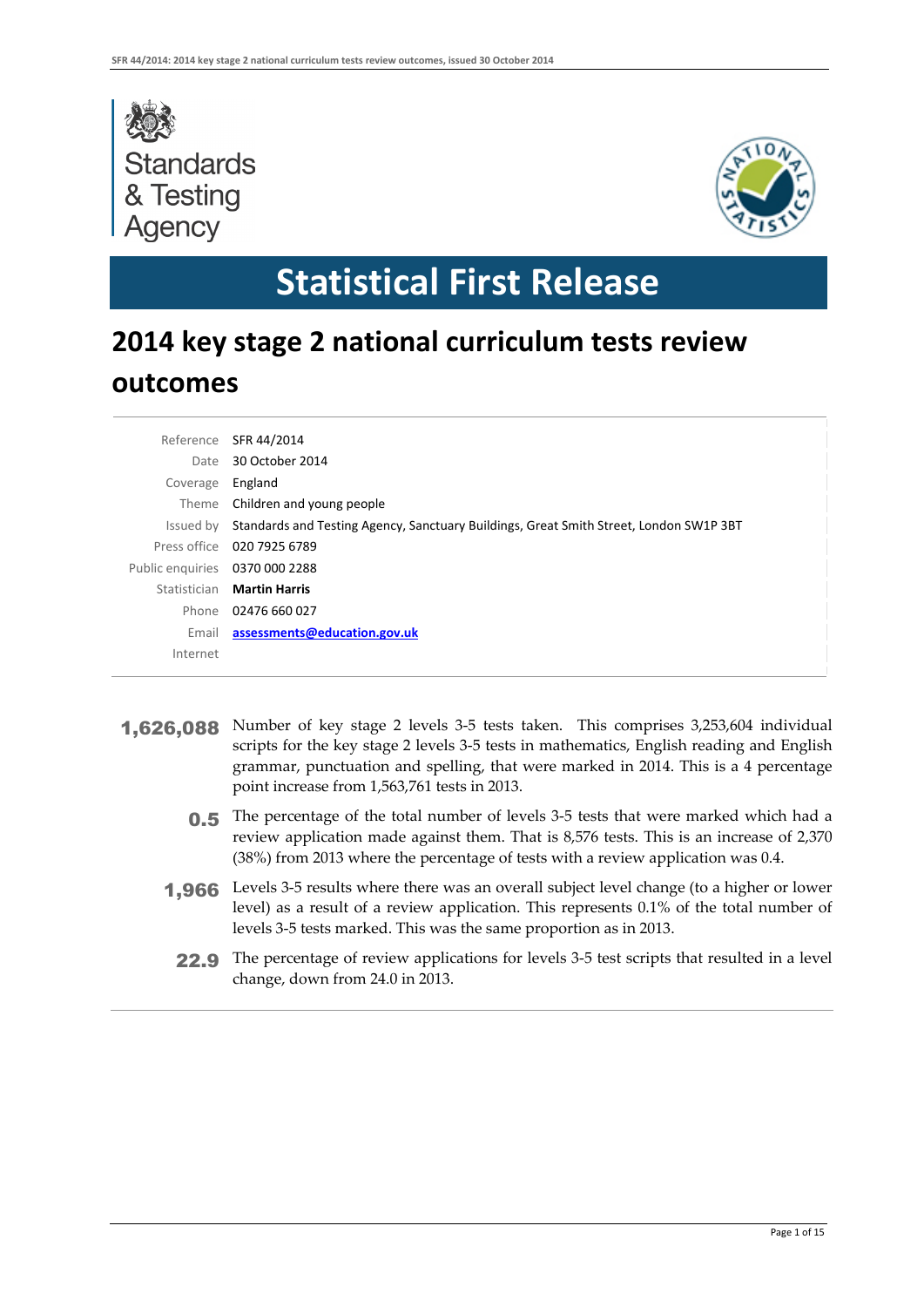- 274,504 Number of key stage 2 level 6 tests taken. This comprises 545,337 individual scripts for the key stage 2 level 6 tests in mathematics, English reading and English grammar, punctuation and spelling, that were marked in 2014. This is an increase from 206,948 tests in 2013.
	- 0.4 The percentage of the total number of level 6 test scripts that were marked which had a review application made against them. That is 1,009 tests. This percentage was the same in 2013.
	- 221 Level 6 test results where there was an overall subject level change (to a higher or lower level) as a result of a review application, representing less than 0.1% of the total number of level 6 tests marked, which was the same proportion in 2013.
	- 21.9 The percentage of review applications for level 6 test scripts that resulted in a level change, an increase from 20.4 in 2013.

### **1. Introduction**

This report provides provisional information on the outcomes of clerical reviews and reviews of marking for the 2014 key stage 2 national curriculum tests.

This report is published by the Standards and Testing Agency (STA), an executive agency of the Department for Education (DfE). STA is responsible for developing and delivering all statutory assessments from early years to the end of key stage 2.

Children were assessed at levels 3-5 in English reading, English grammar, punctuation and spelling, and mathematics. Where schools opted to register them, children could also be assessed at level 6 in the same subjects.

Reviews

A review is when a child's test script is checked to ensure that the original application of the mark scheme was appropriate and that no clerical errors were made. A request for a review for the levels 3-5 tests should be considered when, in the opinion of school staff, a child has been awarded a national curriculum level above or below the level that their work is entitled to, according to the published mark scheme. A request for a level 6 review should be considered when, in the opinion of school staff, the review would result in a change to the child's level 6 test outcome, according to the published mark scheme.

### **2. Key figures for 2013 and 2014 (Tables 1-7)**

Table 1 below shows the cohort numbers for the 2013 and 2014 key stage 2 tests. These numbers were used as the denominator to calculate the types of review as a percentage of the cohort in tables 2 to 7. Cohort numbers have increased in 2014 which contributed to the increase in volume of review applications.

**Levels 3-5 tests**: a count of children with national curriculum level 2, 3, 4, 5 or an award of 'N', ie the number of children who sat the test and were subsequently awarded one of these levels.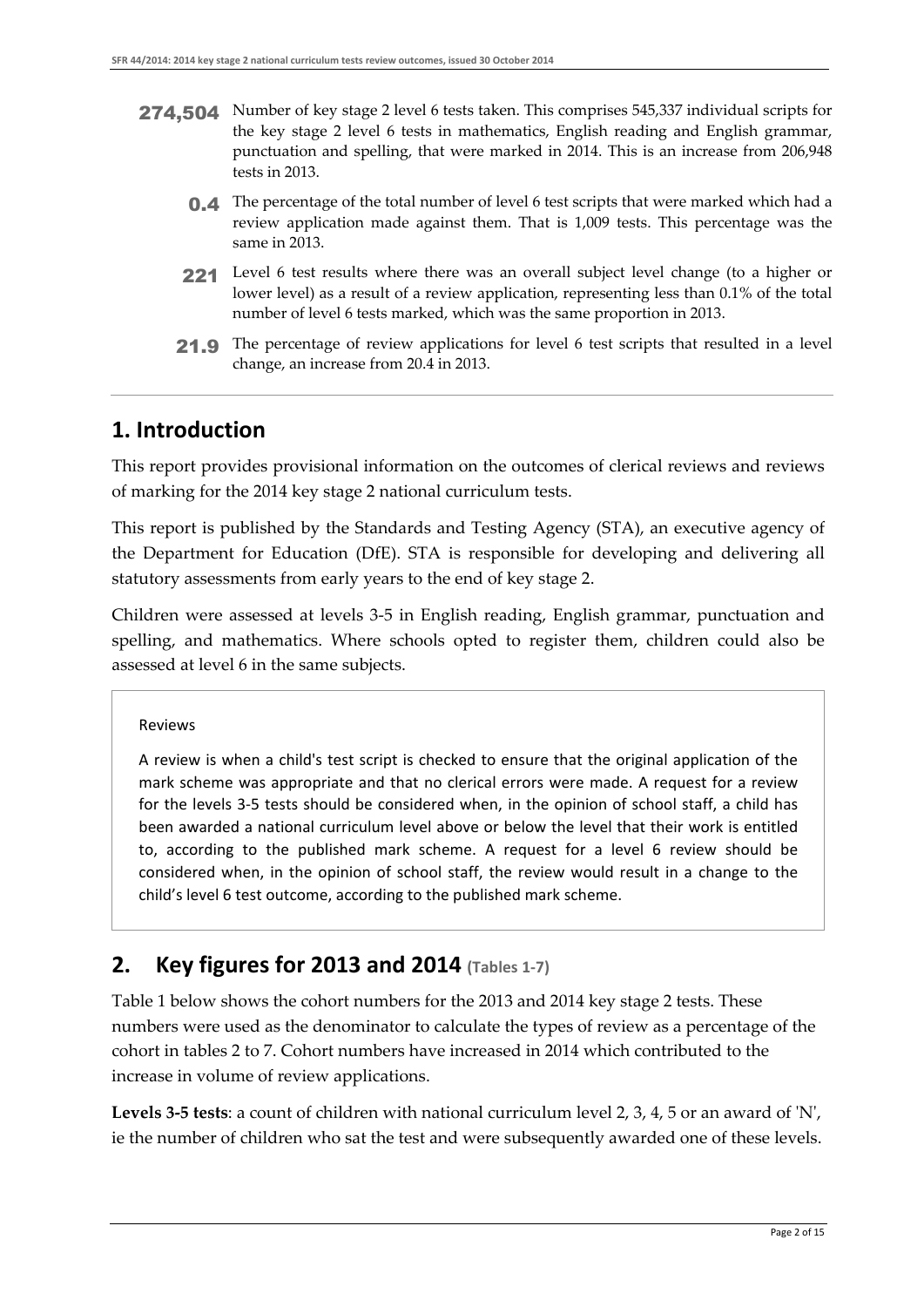**Level 6 tests**: a count of children with a pass or fail result, ie the number of children who were registered for and then subsequently sat the test.

|      | <b>Test</b> | English reading | <b>Mathematics</b> | English grammar,<br>punctuation and<br>spelling |
|------|-------------|-----------------|--------------------|-------------------------------------------------|
| 2013 | Levels 3-5  | 520,288         | 522,028            | 521,445                                         |
|      | Level 6     | 69,821          | 78,361             | 58,766                                          |
| 2014 | Levels 3-5  | 541,318         | 542,768            | 542,002                                         |
|      | Level 6     | 88,515          | 101,145            | 84,844                                          |

#### Table 1: Cohort numbers Cohort numbers for 2013 and 2014 key stage 2 tests

Cohort sizes vary year on year due to school entry decisions. Other variances may be due to:

- fluctuations in the population;
- take up of the tests by independent schools;
- absenteeism; or
- the rate at which children make progress and complete the relevant programme of study.

Level 6 tests were introduced in 2012. The English grammar, punctuation and spelling test was introduced as a new subject in 2013. School entry decisions for level 6 affect cohort numbers between years and subjects.

Review applications are split into clerical reviews and individual reviews. A clerical review is made to correct a transcription or addition error, and an individual review is made to check the application of the mark scheme to the test script. See technical information in section 9 for more detail.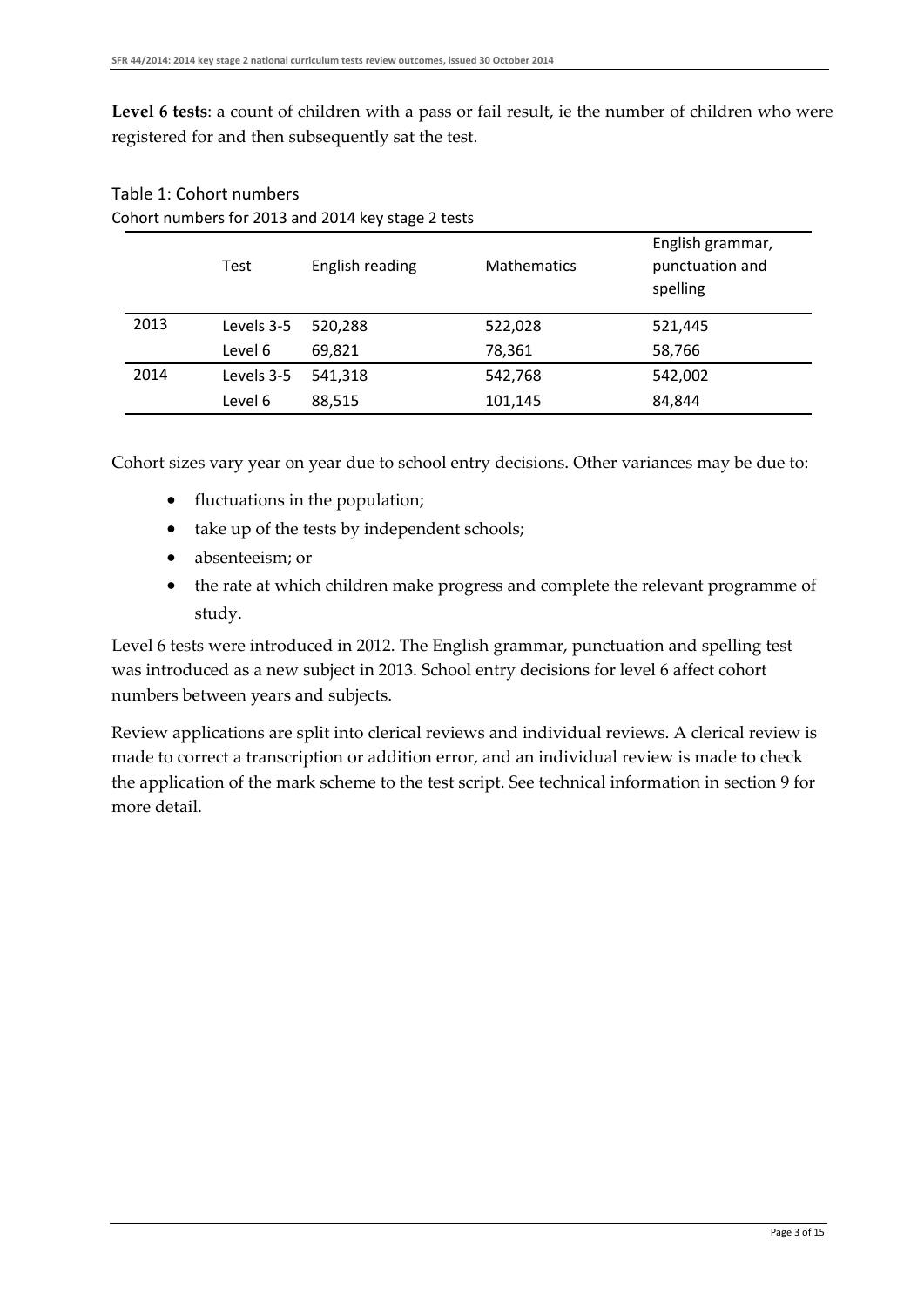## **Levels 3-5 tests**

Table 2: key stage 2 levels 3-5 English reading test – review requests and outcomes

|      | Levels 3-5 English<br>reading |       | Reviews<br>requested <sup>1</sup> | Outcome:<br>lower level <sup>2</sup> | Outcome:<br>higher level <sup>2</sup> |
|------|-------------------------------|-------|-----------------------------------|--------------------------------------|---------------------------------------|
| 2013 | Clerical review               | 202   | 257                               | 20                                   | 202                                   |
|      |                               |       | 0.0%                              | 7.8%                                 | 78.6%                                 |
|      | Individual review             | 1,507 | 3,423                             | 1                                    | 669                                   |
|      |                               |       | 0.7%                              | $0.0\%$                              | 19.5%                                 |
| 2014 | Clerical review               | 209   | 312                               | 19                                   | 196                                   |
|      |                               |       | 0.1%                              | 6.1%                                 | 62.8%                                 |
|      | Individual review             | 2,101 | 5,174                             | $\overline{2}$                       | 797                                   |
|      |                               |       | 1.0%                              | 0.0%                                 | 15.4%                                 |

In 2014 there was an increase in review requests, which could be due in part to a larger cohort, but changes to levels were proportionally lower in 2014.

Table 3: key stage 2 levels 3-5 mathematics test – review requests and outcomes

|      | Levels 3-5<br>mathematics |      | Reviews<br>requested <sup>1</sup> | Outcome:<br>lower level <sup>2</sup> | Outcome:<br>higher level <sup>2</sup> |
|------|---------------------------|------|-----------------------------------|--------------------------------------|---------------------------------------|
| 2013 | Clerical review           | 156  | 210                               | 9                                    | 144                                   |
|      |                           |      | 0.0%                              | 4.3%                                 | 68.6%                                 |
|      | Individual review         | 1084 | 1,647                             | 0                                    | 240                                   |
|      |                           |      | 0.3%                              | 0.0%                                 | 14.6%                                 |
| 2014 | Clerical review           | 177  | 265                               | 8                                    | 159                                   |
|      |                           |      | $0.0\%$                           | 3.0%                                 | 60.0%                                 |
|      | Individual review         | 811  | 1,082                             | $\overline{2}$                       | 316                                   |
|      |                           |      | 0.2%                              | 0.2%                                 | 29.2%                                 |

In 2014 there was a proportional drop in clerical reviews resulting in a level change. There was an increase in the number of individual reviews resulting in a level change, although the number of reviews requested was lower.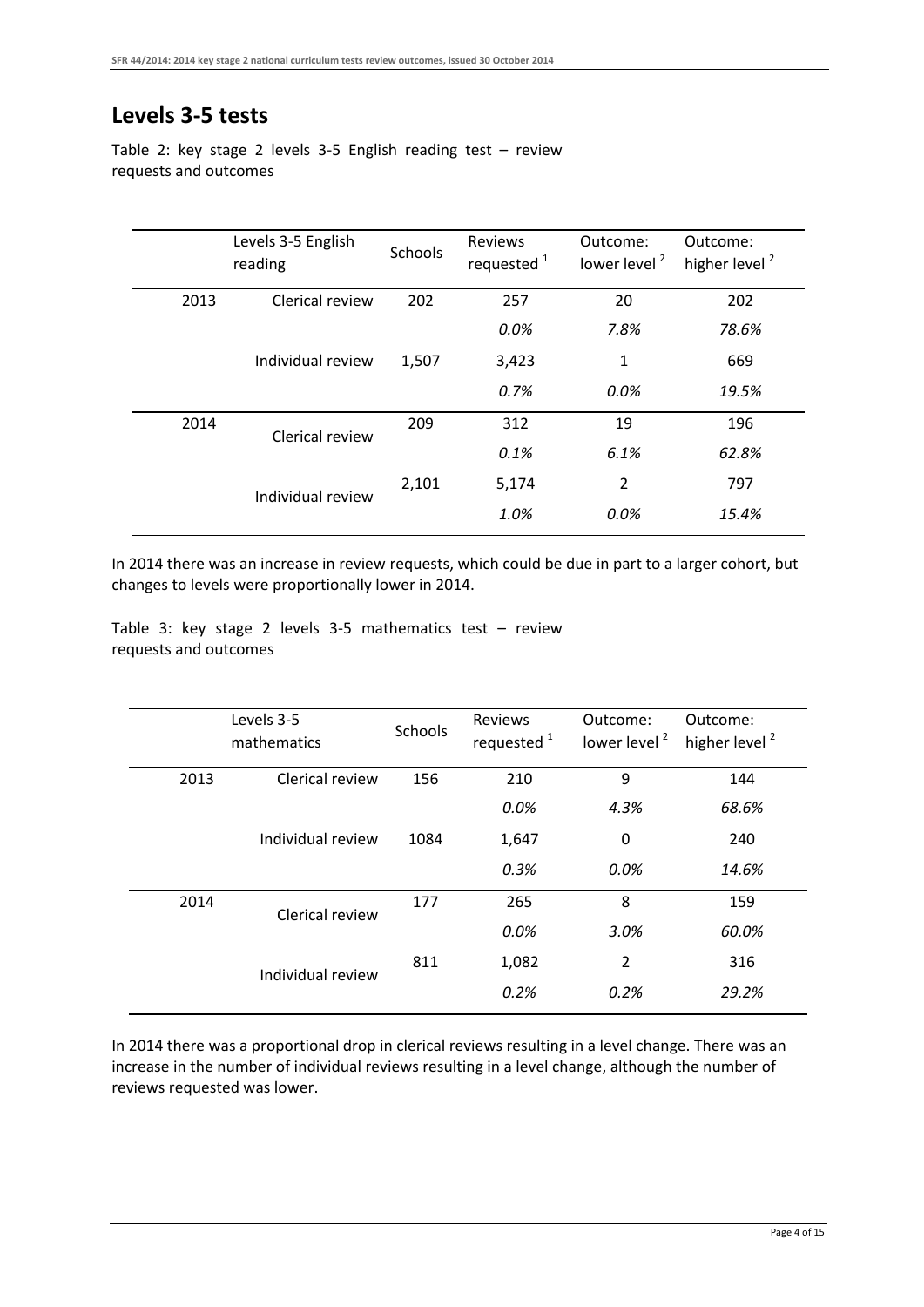#### Table 4: key stage 2 levels 3-5 English grammar, punctuation and spelling test – review requests and outcomes

|      | Levels 3-5 English<br>grammar,<br>punctuation and<br>spelling | <b>Schools</b> | <b>Reviews</b><br>requested <sup>1</sup> | Outcome:<br>lower level<br>$\overline{2}$ | Outcome: higher<br>level $2$ |
|------|---------------------------------------------------------------|----------------|------------------------------------------|-------------------------------------------|------------------------------|
| 2013 | Clerical review                                               | 0              | $\mathbf 0$                              | 0                                         | 0                            |
|      |                                                               |                | 0.0%                                     |                                           |                              |
|      | Individual review                                             | 426            | 669                                      | $\overline{2}$                            | 200                          |
|      |                                                               |                | 0.1%                                     | 0.3%                                      | 29.9%                        |
| 2014 | Clerical review                                               | $\mathbf{1}$   | $\overline{2}$                           | 1                                         | $\mathbf{1}$                 |
|      |                                                               |                | 0.0%                                     | 50.0%                                     | 50.0%                        |
|      | Individual review                                             | 1,022          | 1,741                                    | $\overline{2}$                            | 463                          |
|      |                                                               |                | 0.3%                                     | 0.1%                                      | 26.6%                        |
|      |                                                               |                |                                          |                                           |                              |

In 2014 there was an increase in individual review requests, which could be due in part to a larger cohort. However, of the reviews requested a smaller proportion resulted in a level change.

### **Level 6 tests**

Table 5: key stage 2 level 6 English reading test - review requests and outcomes

|      | Level 6 English<br>reading |          | Reviews<br>requested <sup>1</sup> | Outcome:<br>lower level <sup>2</sup> | Outcome:<br>higher level <sup>2</sup> |
|------|----------------------------|----------|-----------------------------------|--------------------------------------|---------------------------------------|
| 2013 | Clerical review            | 0        | $\Omega$                          | $\Omega$                             | 0                                     |
|      |                            |          | 0.0%                              |                                      |                                       |
|      | Individual review          | 185      | 294                               | 0                                    | 75                                    |
|      |                            |          | 0.4%                              | 0.0%                                 | 25.5%                                 |
| 2014 | Clerical review            | $\Omega$ | 0                                 | 0                                    | $\Omega$                              |
|      |                            |          | 0.0%                              |                                      |                                       |
|      | Individual review          | 284      | 450                               | 0                                    | 80                                    |
|      |                            |          | 0.5%                              | 0.0%                                 | 17.8%                                 |

In 2014 there was an increase in the number of reviews requested but a drop in the proportion of reviews resulting in a level change.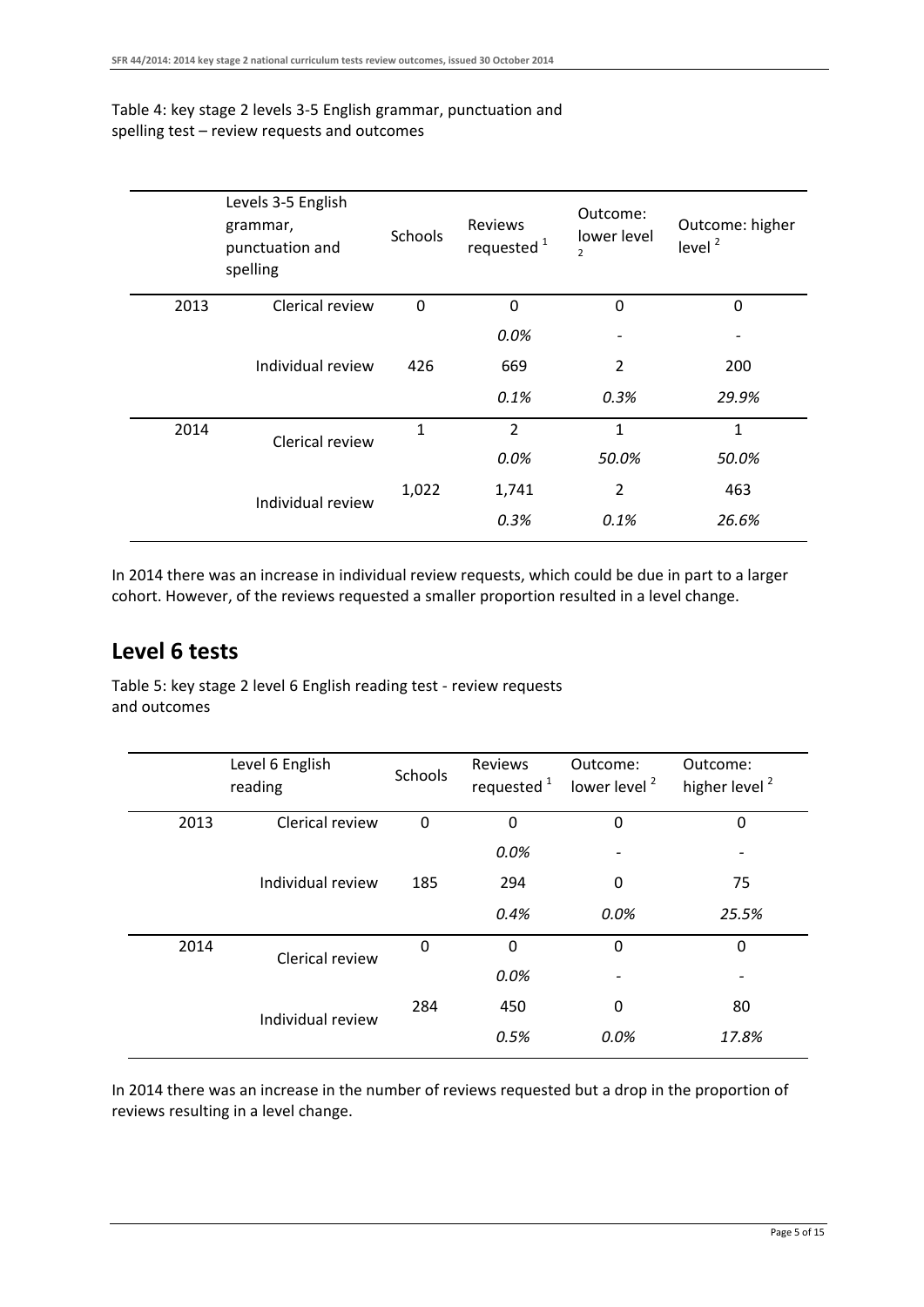|      | Level 6 mathematics Schools |          | <b>Reviews</b><br>requested <sup>1</sup> | Outcome:<br>lower level <sup>2</sup> | Outcome: higher<br>level $2$ |
|------|-----------------------------|----------|------------------------------------------|--------------------------------------|------------------------------|
| 2013 | Clerical review             | $\Omega$ | $\Omega$                                 | 0                                    | 0                            |
|      |                             |          | 0.0%                                     |                                      |                              |
|      | Individual review           | 72       | 81                                       | 0                                    | 26                           |
|      |                             |          | 0.1%                                     | 0.0%                                 | 32.1%                        |
| 2014 | Clerical review             | 1        | $\mathbf{1}$                             | 0                                    | $\Omega$                     |
|      |                             |          | 0.0%                                     | 0.0%                                 | 0.0%                         |
|      | Individual review           |          | 172                                      | 0                                    | 62                           |
|      |                             |          | 0.2%                                     | 0.0%                                 | 36.0%                        |

#### Table 6: key stage 2 level 6 mathematics test - review requests and outcomes

In 2014 there was an increase in both review requests and changes to levels.

Table 7: key stage 2 level 6 English grammar, punctuation and spelling test - review requests and outcomes

|      | Level 6 English<br>grammar,<br>punctuation and<br>spelling | <b>Schools</b> | <b>Reviews</b><br>requested <sup>1</sup> | Outcome:<br>lower level <sup>2</sup> | Outcome: higher<br>level $2$ |
|------|------------------------------------------------------------|----------------|------------------------------------------|--------------------------------------|------------------------------|
| 2013 | Clerical review                                            | $\mathbf 0$    | $\Omega$                                 | $\Omega$                             | $\Omega$                     |
|      |                                                            |                | 0.0%                                     |                                      |                              |
|      | Individual review                                          | 255            | 398                                      | 1                                    | 56                           |
|      |                                                            |                | 0.7%                                     | 0.3%                                 | 14.1%                        |
| 2014 | Clerical review                                            | 1              | 1                                        | $\Omega$                             | $\Omega$                     |
|      |                                                            |                | 0.0%                                     | 0.0%                                 | 0.0%                         |
|      | Individual review                                          | 251            | 385                                      | 0                                    | 79                           |
|      |                                                            |                | 0.5%                                     | 0.0%                                 | 20.5%                        |

In 2014 there were fewer review requests but an increase in changes to levels.

#### Key to tables 2-7:

<sup>1</sup> The percentage figures given in the 'Reviews requested' column use the cohort as the denominator in the calculation.

2 The percentage figures given in the 'Outcome' columns use the value in the 'Reviews requested' column as the denominator in the calculation.

- A percentage cannot be calculated as the denominator is zero.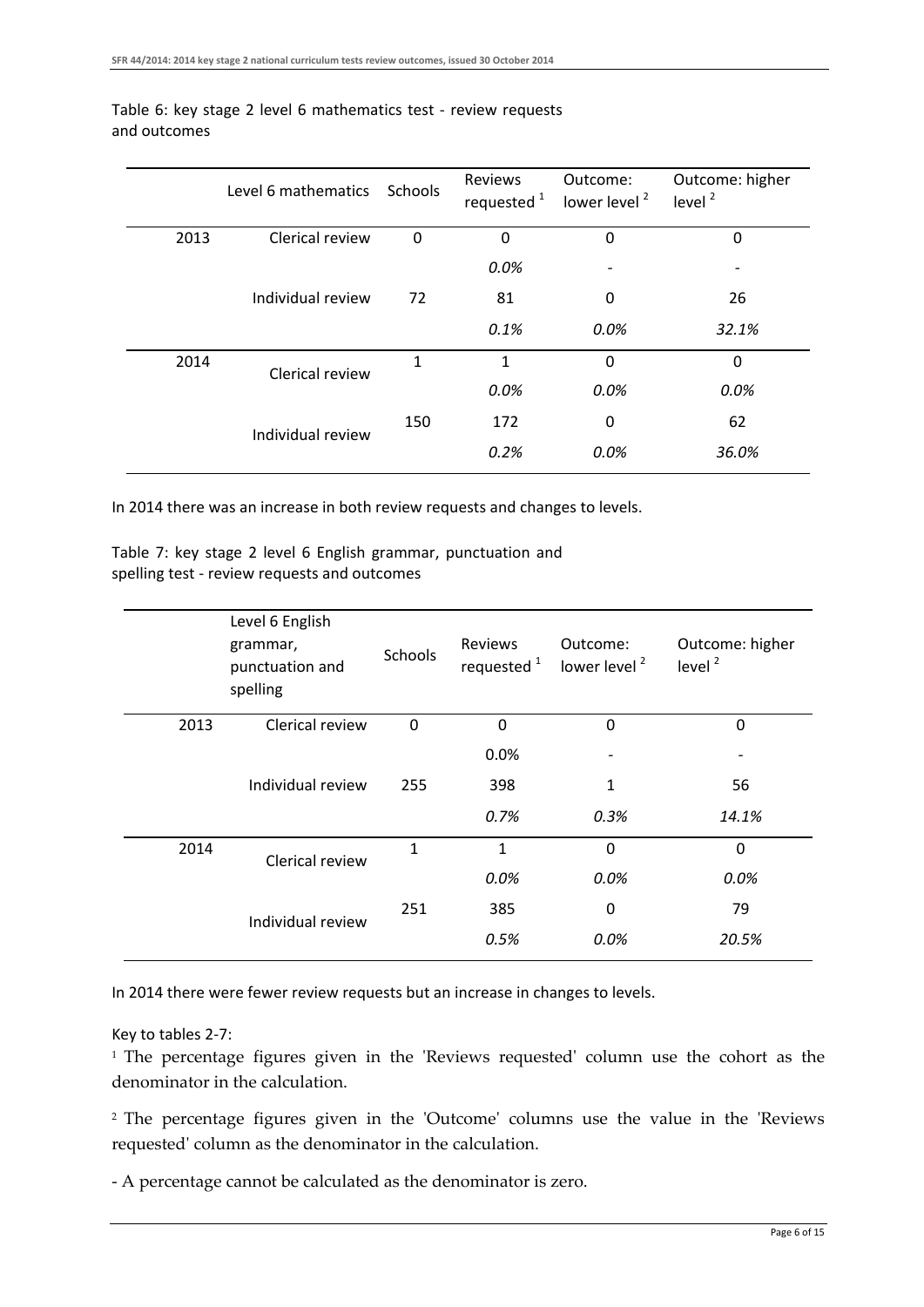Any test papers annulled due to maladministration that also had a review application have been excluded from the Reviews requested figures.

Headteachers were advised to consider a child's expected attainment before entering them for the level 6 tests as they should be demonstrating attainment above level 5 in the relevant subject. To be awarded a level 6, a child would have to achieve both a level 5 in the levels 3-5 test and pass the corresponding level 6 test in the same year. If the child did not pass the level 6 test they would be awarded the level achieved in the levels 3-5 test. Reviews for the levels 3- 5 and level 6 tests were processed independently, and so it was possible for a school to request a review for both tests for the same child. In 2014 there was one case of a review in both the levels 3-5 test and the level 6 test for English reading, two cases for English grammar, punctuation and spelling and one case for mathematics.

#### Population of interest

The population of interest, or cohort, for each of the levels 3-5 and level 6 tests includes all schools in England with children participating in the relevant key stage 2 test. Also included are a small number of Service Children's Education schools that are located overseas and have children eligible for the tests.

Children are not included if they did not sit the tests because they were:

absent;

withdrawn (level 6 test only);

working below the level of the test (levels 3-5 test only); or

working at the level of the tests but unable to access them, eg because of long term absence or disability (levels 3-5 test only).

In addition children are not included if they sat the level 6 test but were not registered by their school by the pupil registration deadline. A reviews service was not offered for children that had not been registered to participate but took a level 6 test using the spare test papers which are provided to schools.

#### Reviews upheld

For the key stage 2 levels 3-5 tests, only reviews where the level for the subject changed as a consequence of the review are included in the totals for outcomes in tables 1-3. For the level 6 tests, only reviews where the overall test outcome changed as a consequence of the review are included in the totals for outcomes in tables 4-6.

Any amendments to results outside the reviews process are not counted.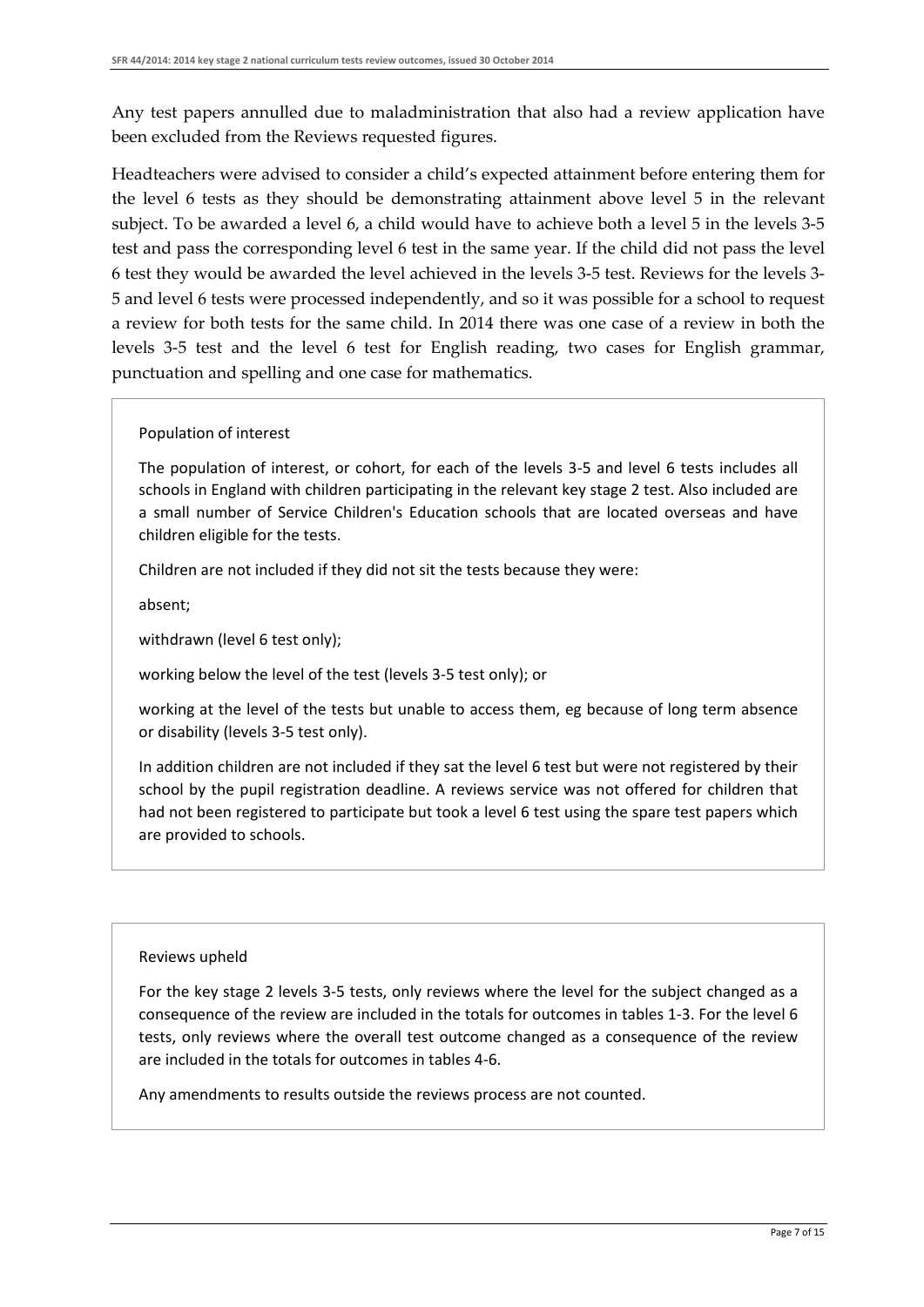### **Comparability**

Valid comparisons between the 2014 statistics and previous years are difficult to make for a number of reasons:

- In 2014 schools could only apply for a review of testing by using the NCA tools website. Previously schools had applied for reviews for the levels 3-5 tests on a paper-based form which they returned to STA's test operations agency for processing. Schools had applied for reviews for the level 6 tests using the website where they accessed images of their marked level 6 test scripts.
- The publication of the 'good level 4' performance measure tables from 2013 may influence schools' decisions about applying for a child whose level would not change as a result of a review, but whose sub-level may change to (or from) a 4b.
- Since 2008, the marking and/or reviews process has differed slightly each year.
- In 2014 there was a change in the marking provider for the level 6 tests.
- In 2013 the English grammar, punctuation and spelling test was introduced. Review application decisions by schools in 2013 and 2014 may therefore vary as teachers become more familiar with the nature of the test and mark scheme content. The results for the English grammar, punctuation and spelling test were not aggregated with those for the English reading test, so schools' decisions about making review applications for each test should be independent.
- Level 6 test outcomes are aggregated with a child's levels 3-5 test result in the same subject, to generate an overall level. This can mean a child's outcome in one test for a subject influences a school's decision as to whether to apply for a review for the other test for the same subject.
- In 2014 schools were no longer charged for a clerical review, if a clerical error was found but the level did not change.

Due to the introduction of new tests in 2013, STA does not believe comparisons can be made between the 2014 tests and those prior to 2013. Comparisons can be made to 2013 but should be made with caution due to the reasons mentioned above.

STA does not believe that the number of review applications received, or the outcomes of reviews of marking, can be used to draw conclusions about the quality of marking in any year due to:

- the changing nature of the reviews services offered;
- the population of children sitting the tests; and
- varying factors influencing application decisions made by schools.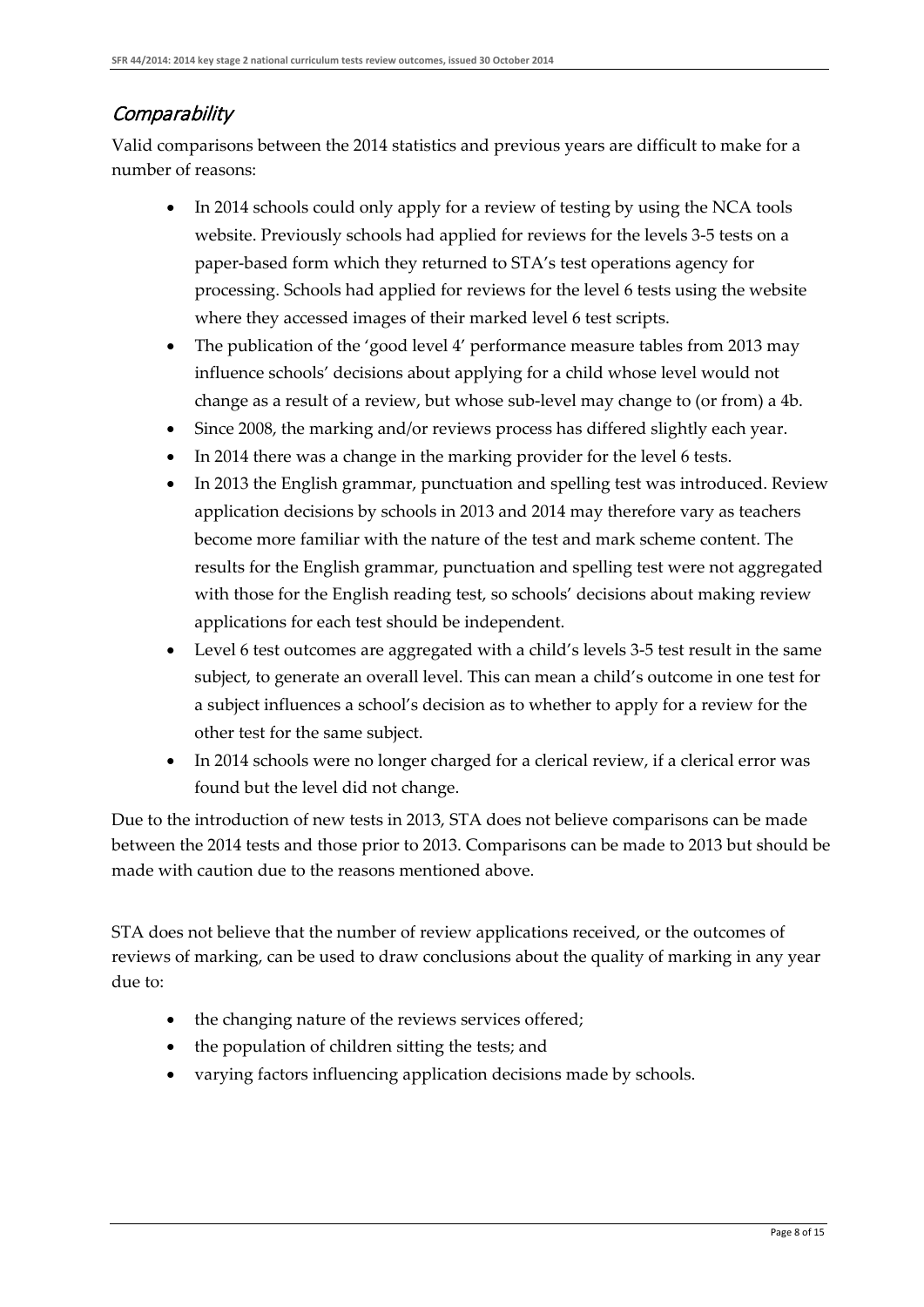# **3. Background and context**

The levels 3-5 test reviews service is managed by STA's test operations agency. The 2014 levels 3-5 test reviews service remained unchanged from the service offered in 2013 for the levels 3-5 English reading, English grammar, punctuation and spelling, and mathematics tests.

The levels 3-5 English grammar, punctuation and spelling test was introduced in 2013 as an onscreen marked test; the English reading and mathematics tests continued to be marked on paper. The reviews services offered were the same for each, apart from the method by which the review marking was completed reflecting the method by which the test script had originally been marked.

Level 6 tests in English reading, English grammar, punctuation and spelling, and mathematics were available as part of the suite of key stage 2 tests in 2014. Schools could choose whether to administer them in addition to the levels 3-5 tests. The level 6 tests were externally marked. STA directly managed the associated reviews service in 2013. Although the process was managed by STA's test operations supplier in 2014, the service mirrored the 2013 level 6 and the 2014 levels 3-5 review services.

The figures in this report are produced from the data feed provided by STA's test operations agency on Monday 29 September 2014. Data is provisional because a small number of maladministration investigations are outstanding, thus further review applications may be received following any release of results to these schools. In addition, STA's test operations agency has received a small number of process review applications for the levels 3-5 tests. The outcomes of these will not be released until November 2014 so are not incorporated in the data.

## **4. Data source**

The data sets used by STA and its predecessors are supplied by the contracted test operations agency and the onscreen marking supplier for each test cycle. For the 2012 and 2013 level 6 tests, STA received the data from its separate onscreen marking supplier. This was then merged with the levels 3-5 test data by the test operations agency before it was returned to STA.

In 2014 the test operations agency collected all levels 3-5 test data and level 6 test data for all tests, regardless of whether they were marked on paper or on screen. The data set analysed in this report was Data feed 6 and was supplied to STA on Monday 29 September 2014.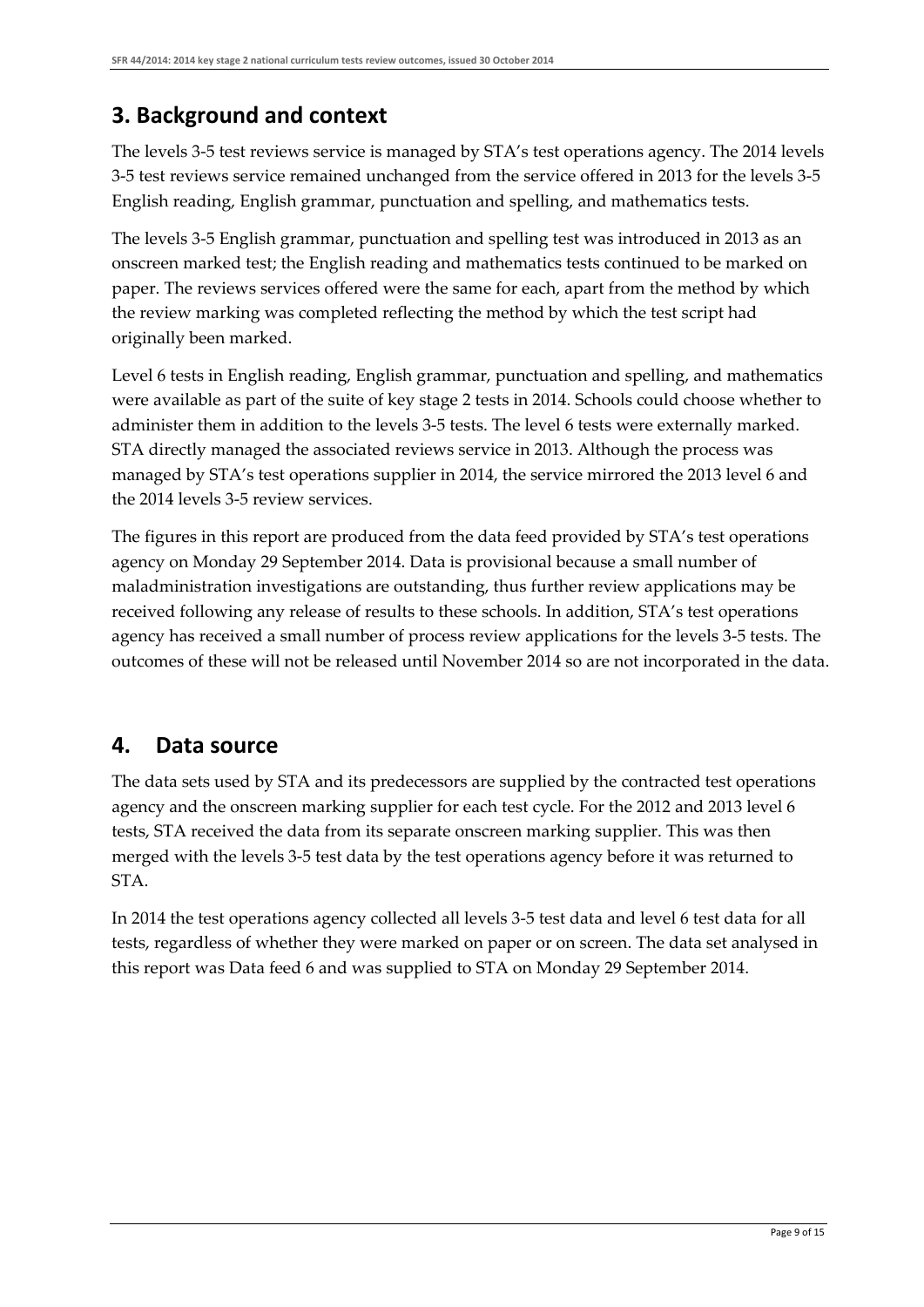# **5. List of tables**

The following tables are available in excel format from GOV.UK at

[www.gov.uk/government/statistics.](https://www.gov.uk/government/statistics/announcements/2014-national-curriculum-tests-review-outcomes-provisional)

#### **Cohort numbers for key stage 2 tests, 2010- 2014**

1 Levels 3-5 tests: a count of children with national curriculum level 2, 3, 4, 5 or an award of 'N', ie the number of children who sat the test and were subsequently awarded one of these levels. Level 6 tests: a count of children with a pass or fail result, ie the number of children who were registered for and then subsequently sat the test.

#### **Data sets for key stage 2 tests, 2010-2014**

- 2 Data sets for levels 3-5 key stage 2 tests, 2010-2014, and level 6 tests, 2012-2014.
- 3 Data sets for single level tests (SLTs) in December 2009 and June 2010.

### **Summary of number of reviews in 2010- 2014**

- 4 Number of schools requesting clerical and individual reviews for key stage 2 tests, 2010-2014.
- 5 Number of clerical and individual reviews requested for key stage 2 tests, 2010-2014. Percentages calculated using the cohort numbers in table 1.
- 6 Number of levels lowered after a clerical or individual review for key stage 2 tests, 2010-2014. Percentages calculated using the number of reviews requested in table 5.
- 7 Number of levels increased after a clerical or individual review for key stage 2 tests, 2010-2014. Percentages calculated using the number of reviews requested in table 5.

When reviewing the tables, please note the following:

| Cohort numbers<br>affected by school entry<br>decisions | In 2010, due to industrial action, 4,005 of the 15,515 maintained schools<br>expected to administer the key stage 2 tests did not do so. Therefore, the<br>population of schools from which review applications was submitted was<br>74.2% of the expected national cohort of schools. |
|---------------------------------------------------------|----------------------------------------------------------------------------------------------------------------------------------------------------------------------------------------------------------------------------------------------------------------------------------------|
|                                                         | Year 6 children in 225 schools who were participating in the SLT pilot in<br>2010 did not sit a key stage 2 mathematics test, but did sit key stage 2 tests<br>in English. This further reduced the mathematics cohort from which review<br>applications could have been received.     |
| Changes to the review<br>service                        | In 2010 the individual review service was widened to include a review of<br>the child's entire test script.                                                                                                                                                                            |
|                                                         | From 2011 schools had the option to highlight specific concerns about the<br>marking of their test scripts. The entire test script was still reviewed but<br>this slightly altered the nature of the individual review service offered.                                                |
| Single level test (SLT)<br>data                         | The data reported for SLTs includes year 6 children only. However, test<br>entries and review applications were also permitted from children in years<br>3, 4 and 5 as part of the SLT pilot.                                                                                          |
| Exclusions to the data                                  | For 2010 to 2014 any review marks annulled due to malpractice during the<br>review process have been excluded from the reviews requested figures.                                                                                                                                      |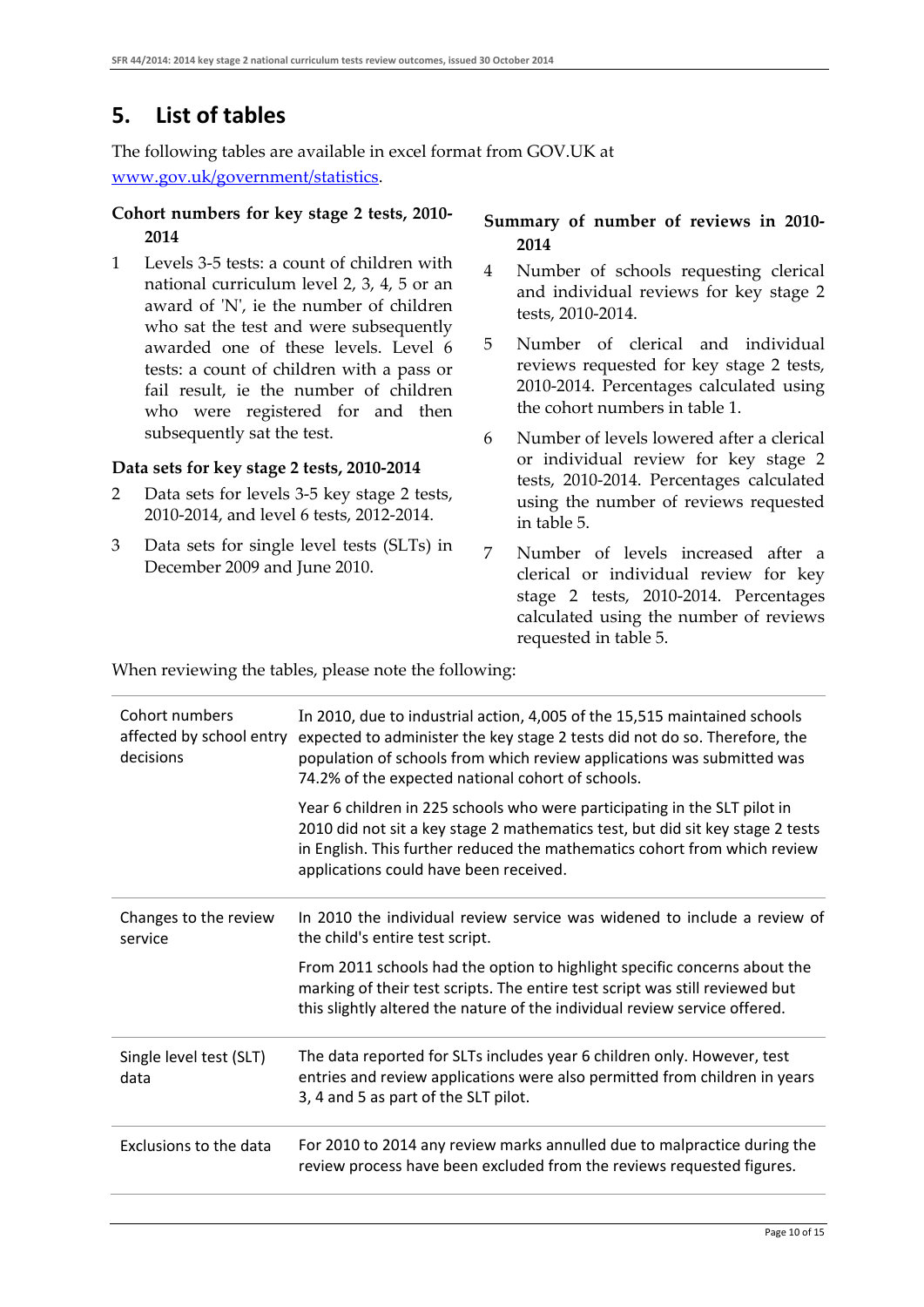### **6. Background on the data**

When reviewing the tables, please note the following:

| We preserve<br>confidentiality             | The Code of Practice for Official Statistics requires we take reasonable steps<br>to ensure that our published or disseminated statistics protect<br>confidentiality.                                                |
|--------------------------------------------|----------------------------------------------------------------------------------------------------------------------------------------------------------------------------------------------------------------------|
| So we round numbers                        | Because of this rounding, totals in text and in tables may not always equal<br>the sum of their component parts. Similarly, differences quoted in text may<br>not always be the same as differences shown in tables. |
| And adopt symbols to<br>help identify this | Symbols are used in the tables as follows:<br>Cannot be calculated as denominator is zero<br>$\overline{\phantom{0}}$                                                                                                |

### **7. Want more?**

| Want previously    | For last year's equivalent report, visit                            |
|--------------------|---------------------------------------------------------------------|
| published figures? | https://www.gov.uk/government/statistics/2013-key-stage-2-national- |
|                    | curriculum-tests-review-outcomes-prov                               |

### **8. National Statistics**

The United Kingdom Statistics Authority has designated these statistics as National Statistics, in accordance with the Statistics and Registration Service Act 2007 and signifying compliance with the Code of Practice for Official Statistics.

Designation can be broadly interpreted to mean that the statistics:

- meet identified user needs;
- are well explained and readily accessible;
- are produced according to sound methods, and
- are managed impartially and objectively in the public interest.

Once statistics have been designated as National Statistics it is a statutory requirement that the Code of Practice shall continue to be observed.

The department has a set of [statistical policies](https://www.gov.uk/government/publications/standards-for-official-statistics-published-by-the-department-for-education) in line with the Code of Practice for Official **Statistics**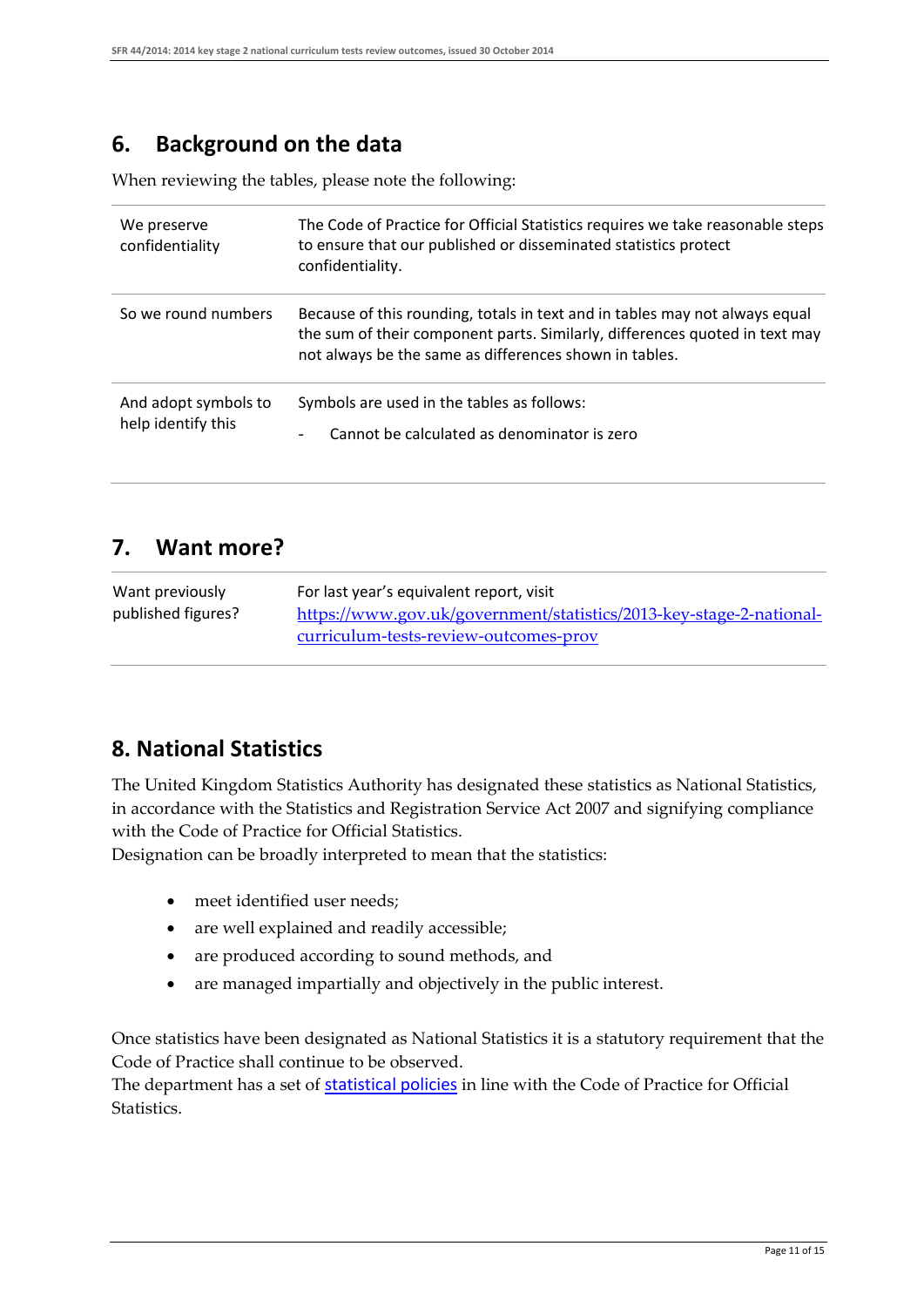# **9. Technical Information**

### **Key stage 2 test review services in 2014**

Schools could apply for either of the following types of review service:

- clerical review
- individual review

Guidance for schools interested in applying for a marking review is published on GOV.UK at [www.gov.uk/key-stage-2-tests-how-to-apply-for-a-review-of-key-stage-2-results](http://www.gov.uk/key-stage-2-tests-how-to-apply-for-a-review-of-key-stage-2-results).

The levels 3-5 English grammar, punctuation and spelling test and the level 6 tests (in all subjects) were marked on screen; as a result, the clerical review service for these tests differed from that offered for the levels 3-5 English reading and mathematics tests which were marked on paper. Transcription or addition errors (which would lead to a clerical review application for the levels 3-5 English reading or mathematics tests) could not arise for the onscreen marked tests. There was however a small risk that a child's test script image could have been incorrectly matched to another child's data record. A clerical review service was therefore available for the onscreen marked tests so that schools could highlight any instances of test results being incorrectly assigned to the wrong child. There were also some exceptional test scripts which had to be marked on paper as they were not suitable for onscreen marking, for example braille test scripts. The clerical review service for these scripts mirrored the service for other tests marked on paper.

Since 2010, an individual review service has involved a review of marking of the entire test script. This checks that the published mark scheme was applied to the agreed national standard throughout the test script. The review marker reviews the mark awarded for each item or question against the mark scheme to confirm it has been correctly applied. Since 2011, schools have been provided with the option to highlight any specific item(s) or question(s) they wish to bring to the review marker's attention. This gives schools the opportunity to highlight specific concerns. Both practices continued in 2014 for both the levels 3-5 and level 6 individual review services.

For all tests marked on paper, an individual review also includes a clerical check of the addition of marks on all test scripts submitted for review. If an individual review request is unsuccessful because the mark scheme had been applied appropriately by the original marker but a clerical error is detected, the review is reported as a clerical review rather than an individual review.

Schools that participated in the 2014 key stage 2 tests received their marked test scripts and results for the levels 3-5 and level 6 tests by the published deadline of Tuesday 8 July 2014. The deadline for requesting a review was Friday 18 July 2014.

In 2014 schools could only apply for a review of testing by using the NCA tools website. All applications were processed by our test operations agency. This was a change from 2013. Previously schools had applied for reviews for the levels 3-5 tests on a paper-based form which they returned to STA's test operations agency for processing. Schools had applied for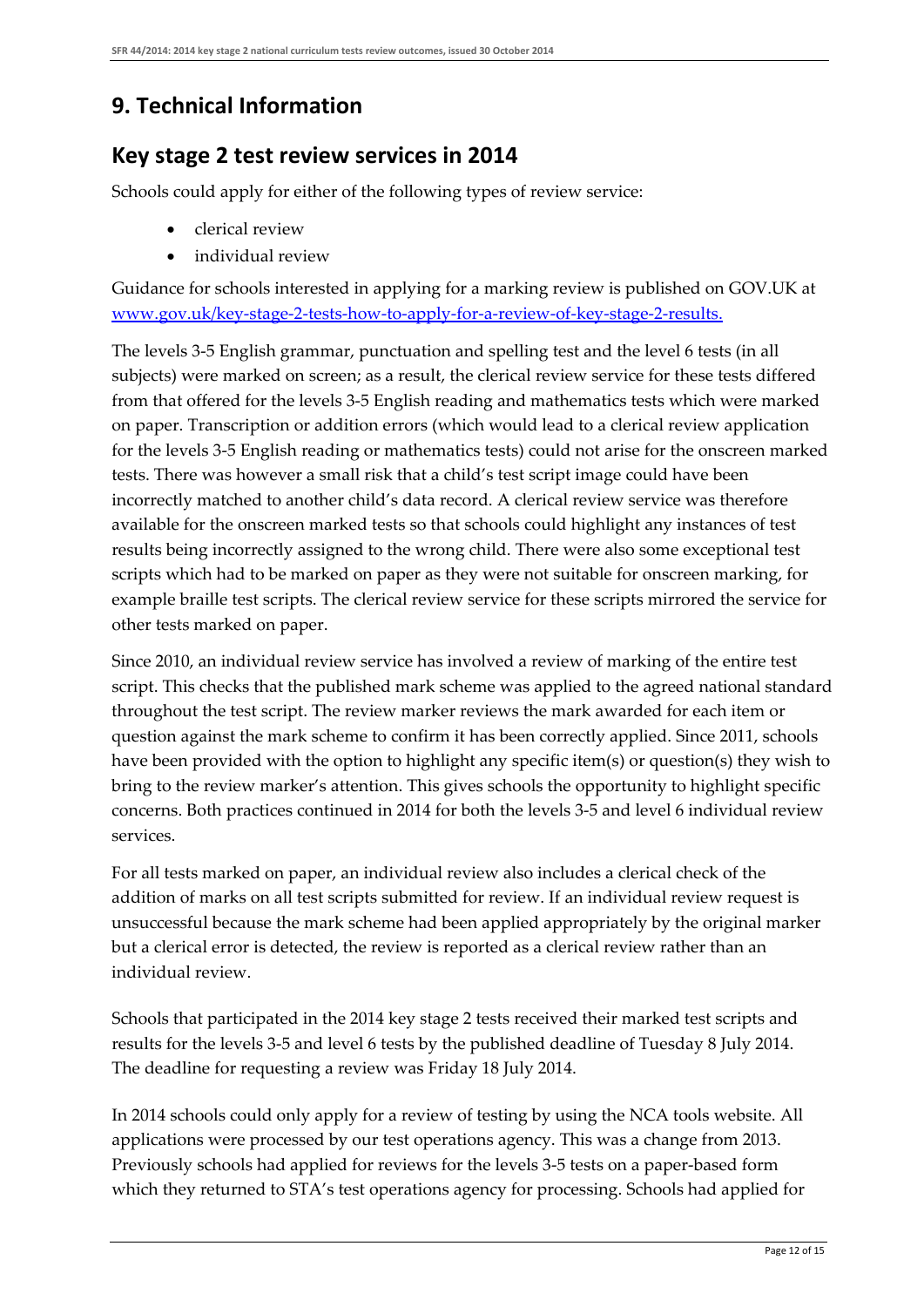reviews for the level 6 tests using the website where they accessed images of their marked level 6 test scripts.

For the levels 3-5 English reading and mathematics tests, the system of collecting national results data was consistent with the 2012 and 2013 approach. Individual markers transferred component scores from marked test scripts to an online mark capture system. Once the component scores had been entered, the system automatically:

- aggregated the component scores for each child's test script;
- calculated a total mark for each test:
- applied level thresholds to award a test level.

For the level 6 tests and levels 3-5 English grammar, punctuation and spelling test, test scripts were marked on screen by a pool of 880 markers. Tests were split into sections before they were marked, meaning a test could be marked by up to:

- 24 markers for levels 3-5 English grammar, punctuation and spelling;
- 15 markers for level 6 English grammar, punctuation and spelling;
- 24 markers for level 6 mathematics; and
- 22 markers for level 6 English reading.

Markers entered item level marks into the onscreen marking software as part of the marking process. All item level marks for a child's test script were automatically aggregated to create a total mark for the test. The agreed level thresholds were later applied to the data feed by STA's test operations agency.

The level 6 tests and levels 3-5 English grammar, punctuation and spelling test scripts that could not be marked on screen (eg modified test papers) were reviewed in hard copy by a review marker. Their item level marks were then keyed into the onscreen marking system by a processing member of staff at the test operations agency. Item level marks were automatically aggregated and the level thresholds applied in line with the test scripts marked on screen.

### Review fees and process reviews

Schools were informed that they would be charged for any individual review applications that did not result in a change to the test level reported for the child for the levels 3-5 tests, or the test outcome for the child for the level 6 tests. The individual review fee has remained unchanged since 2010 at £9. This fee applied to both the levels 3-5 and level 6 test reviews.

In 2014 the charge for a clerical review where the level did not change, but a clerical error was found, was removed. Schools were still charged if a clerical error was not found. The clerical review fee has remained unchanged since 2010 at £5, and applies to both the levels 3-5 and level 6 test reviews.

Schools could request a process review if they were not satisfied that the correct procedures had been followed in the conduct of an individual review. The outcome of a process review is final and there is no right of appeal. At the time of writing, three process review applications had been received.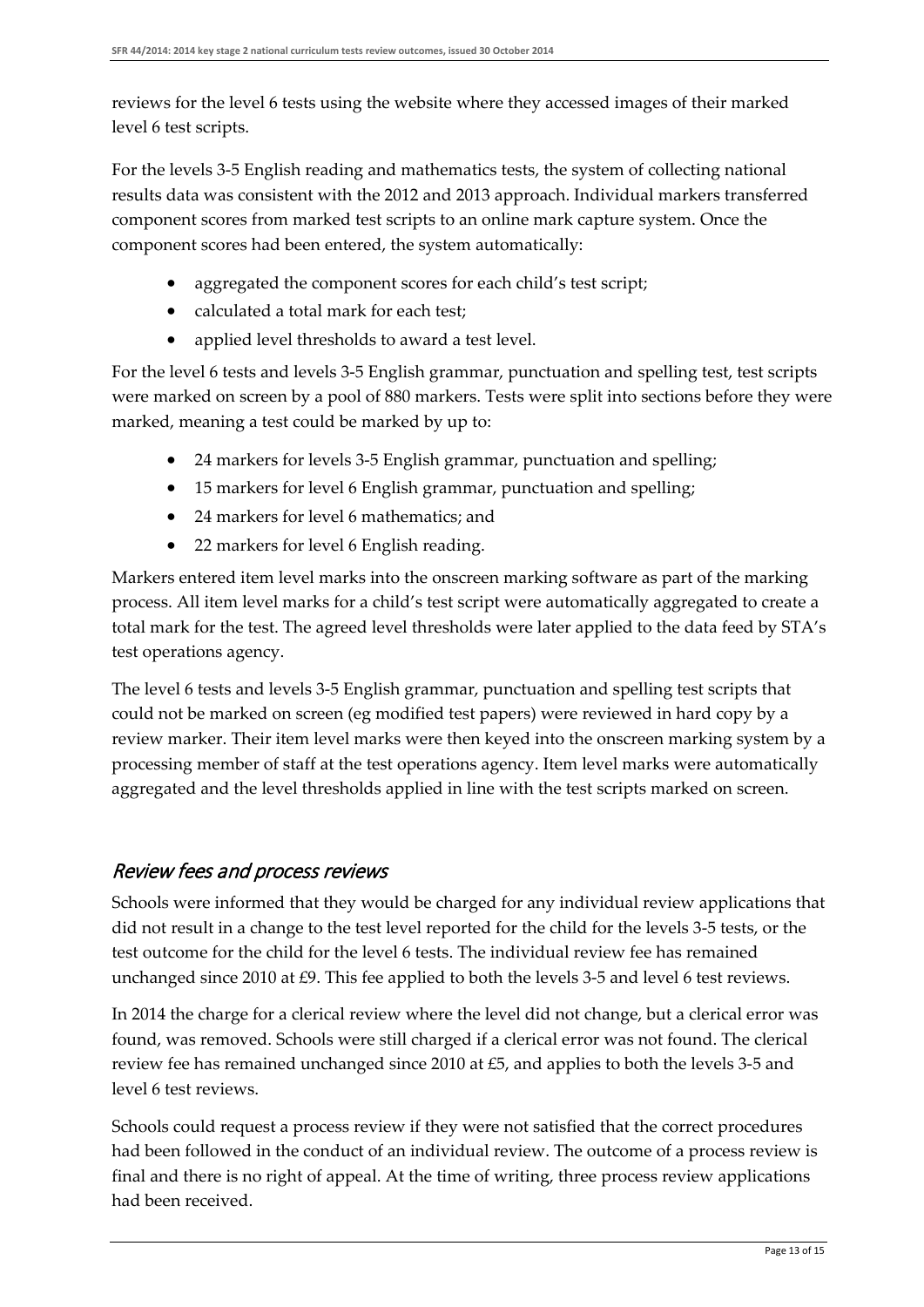# **10. Got a query? Like to give feedback?**

| If from the media | Press Office News Desk, Department for Education, Sanctuary Buildings,<br>Great Smith Street, London SW1P 3BT. 020 7925 6789 |
|-------------------|------------------------------------------------------------------------------------------------------------------------------|
| If non-media      | Standards and Testing Agency, Sanctuary Buildings, Great Smith Street,<br>London SW1P 3BT. assessments@education.gov.uk      |